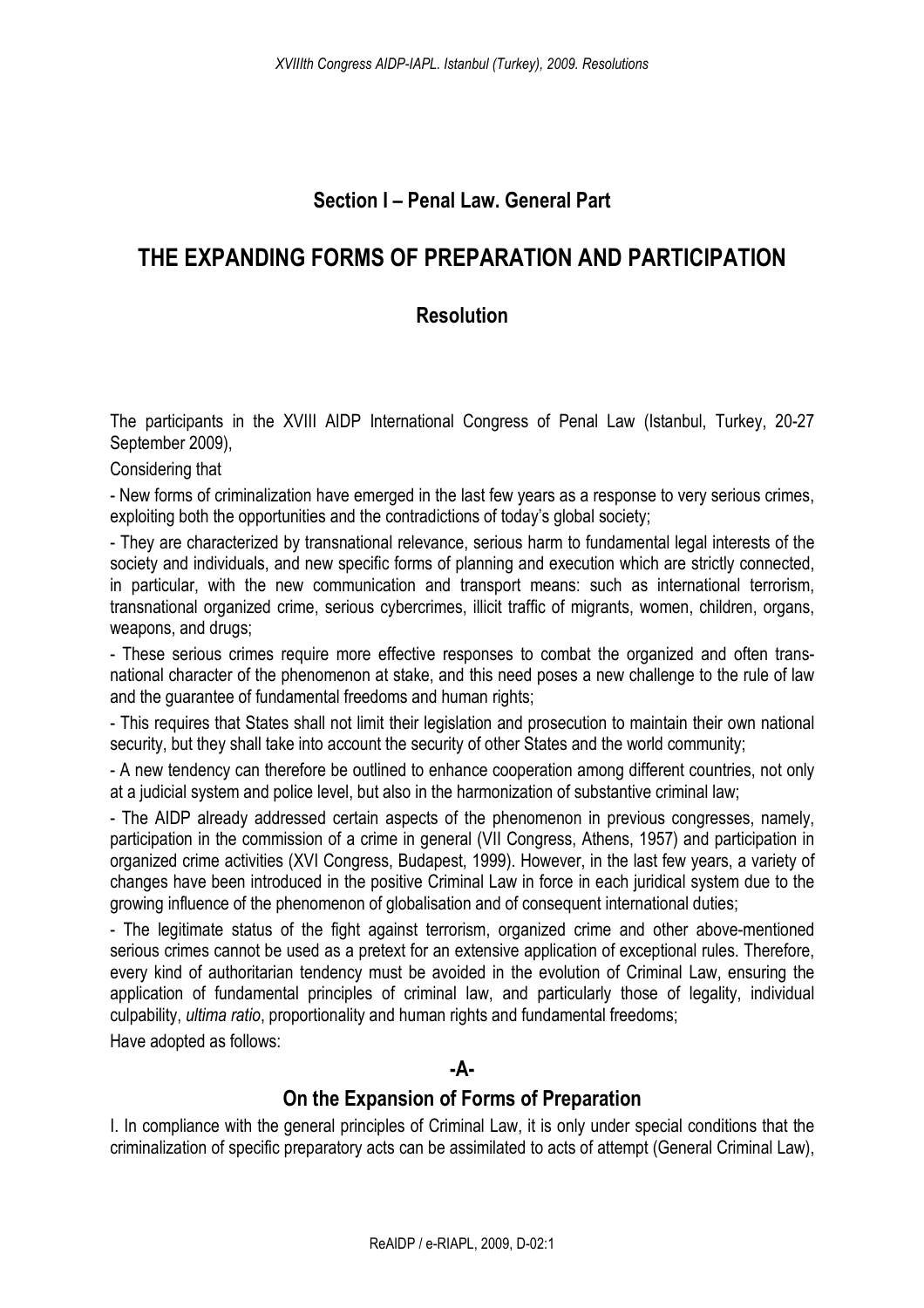or as separate crimes (Special Criminal Law), while it is necessary to improve crime prevention strategies, with special reference to very serious crimes and only in cases of clear and present danger.

II. Punishment of preparatory acts can therefore not be considered as legitimate, unless the following conditions apply:

1. Prevention of the commission of a very serious offence, causing harm to life, body or liberty of other human beings;

2. The law precisely defines which preparatory acts can be punished, describing objective and concrete behaviour and avoiding recourse to very general expressions (such as «all the other preparatory acts») and, above all, the criminalization of mere intention to commit a crime;

3. The acts criminalized are strictly related to the commission of the main crime, and this relation must be objectively identifiable, while they constitute a concrete, imminent threat to the above-mentioned legal interest;

4. The perpetrator acts with direct intent (*dolus directus*) in relation to commission of a concrete and specific main crime;

5. Punishment is less than the one prescribed for the main crime and must also be adequate to the corresponding sanction of attempt. When the preparatory acts result in the commission of the main crime, their punishment must be incorporated in the sanction prescribed for the main crime committed by the same individual;

6. In the event that the perpetrator refrains from acting, he/she should not be punished or must be given a reduced punishment.

#### **-B-**

# **On the Expansion of Forms of Participation**

I. According to general rules, participation can be criminalized as accessory to the commission of an offence or at least of his/her attempt, by one or more co-participants.

Hence, if the offence has not been realized, or at least attempted, or if it is justified, no criminal liability of accomplices can be established.

However, specific «acts of participation» can be exceptionally criminalized independently of this accessory relation when they are upgraded to separate crimes.

II. Punishment of acts of participation as separate crimes can therefore not be considered as legitimate, unless the following conditions apply:

1. Prevention of the commission of a very serious offence, causing harm to life, body or liberty of other human beings;

2. The law precisely defines which objective and concrete acts of participation are criminalized, avoiding recourse to very general expressions (such as «all cases of cooperation/contribution/facilitation») and in particular the incrimination of mere intention or goal that a certain infringement is realized by another person;

3. Acts criminalized constitute a real and present danger of facilitating the commission of the main crime;

4. The perpetrator acts knowingly and with the specific intent to facilitate the opportunity of committing one or more specific main crimes by others;

5. Punishment must be less than the one prescribed for the perpetrator of the main crime and must in every case be adequate to the extent of individual guilt.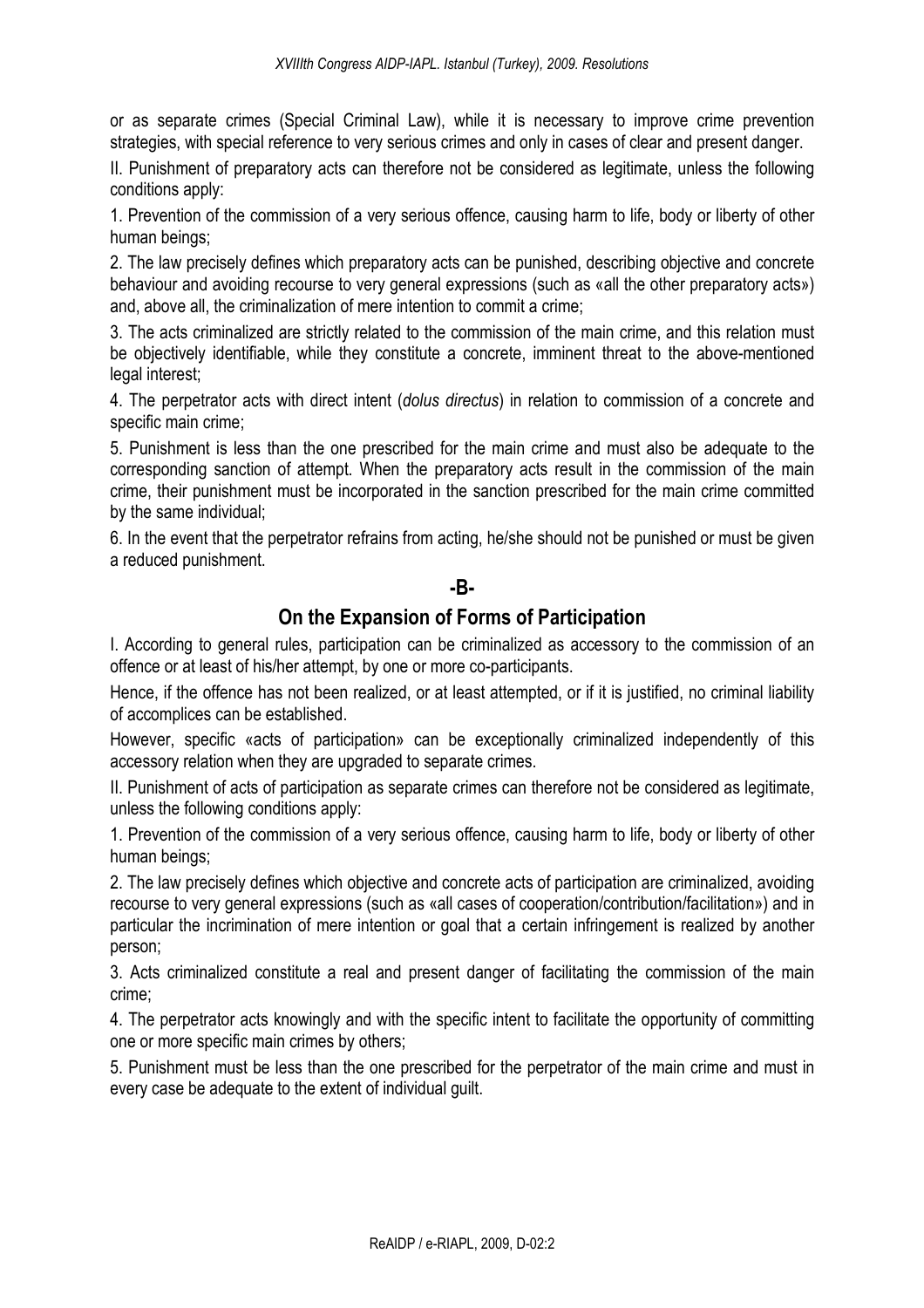#### **-C-**

# **On the Punishment of Crimes of Association**

I. The criminal liability of associations and organizations as an independent offence is justified only in so far as there is structured relation among its members, they act for the purpose of committing very serious and specific crimes, and they represent a continuing objective danger to commit the crimes: danger which goes beyond that of a preparatory act or an attempt of the crime that may represent their goal. Hence, a criminal association is punished independently of the attempt or execution of one or several crimes, which can constitute one of its goals.

1. The criminalization of association and organization as a separate crime requires that objective and subjective elements of the offence are precisely described, such as its stability, the fact that it might constitute a durable danger for a certain time period, its structure, and possibly characteristic acts (*modus operandi*: like use of violence, or mafia method, etc.).

2. The law must precisely define the notion of punishable participation. This should be different from the notion of promoters and organizers, requiring an objective and intentional contribution to the activities of the association in direct connection to the criminal project, particularly requiring both the commission of a concrete action for the association and the assumption of a role recognized by this one.

3. As for the mental element, it is required that all members act in the knowledge of the criminal nature of the association and with the specific intent that their actions are a means to attain the goals pursued by the association.

4. Criminal liability for each crime realized by member of the association must comply with the general principle regulating participation, without presumption of responsibility.

II. Criminal or administrative liability of legal entities is also important as a cumulative and independent sanction to combat this new serious crime, taking into account the role of charitable and political organisations in the context of comprehensive evolution, aiming at a balanced and consistent approach.

#### **-D-**

### **Interaction between national and international criminal jurisdictions concerning forms of participation**

I. International tribunals are called upon to harmonize their application of general notions of perpetration and participation, in order to develop a coherent body of international criminal law.

II. Before adopting notions of participation as applied by international tribunals, national jurisdictions have to take into consideration the particular nature of international crimes, in order not to uncritically apply extended notions of participation to crimes of a different nature.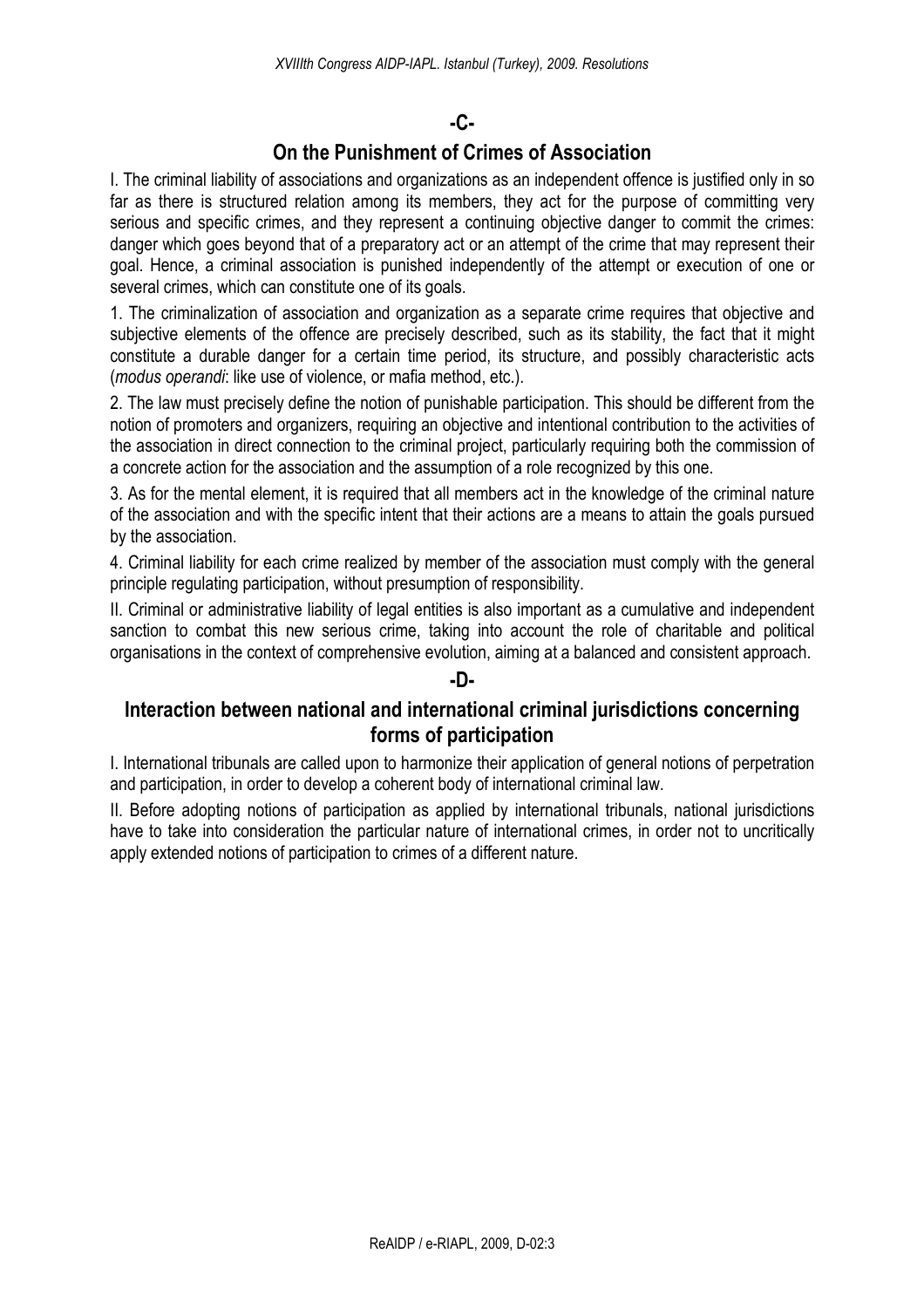# **Section II – Penal Law. Special Part**

# **FINANCING OF TERRORISM**

# **Resolution**

The participants of Section II of the XVIII International Congress of Penal Law, held in Istanbul (Turkey) (20-27 September, 2009),

*Recognizing* terrorism and financing of terrorism as potentially transnational and/or extra-territorial crimes being committed against mankind, threatening international peace and security as well as stability of nations.

*Considering* that controls against the financing of terrorism are useful and necessary for the purposes of prevention, monitoring, investigation and reduction of harm by terrorist operations.

Considering that financing of terrorism is complex and poses important challenges in the ongoing process of legal harmonization and international cooperation.

*Recalling* UN Security Council Resolutions 1373 (2001), 1267 (1999), and 1368 (2001), the General Assembly resolution 51/210 of 17 December 1996 (paragraph 3, subparagraph (f)) and the UN International Convention for the Suppression of the Financing of Terrorism of 1999.

*Welcoming* the widespread ratification of the UN Convention for the Suppression of the Financing of Terrorism of 1999 by Member States.

*Recalling* the Council of Europe Guidelines on human rights and the fight against terrorism adopted by the Committee of Ministers on 11 July 2002 at the 804th meeting of the Ministers' Deputies.

*Taking note* of the lack of a universal definition of terrorism and the diversity of national definitions and approaches to countering the financing of terrorism (CFT).

*Reiterating* the importance of both risk- and principle-based financial controls.

*Reaffirming* the wisdom of founding CFT and counter-terrorism policies more generally on reliable evidence and analysis.

*Emphasizing* that the financing of terrorism and money laundering practices are often dissimilar in nature and may require different counter-measures.

*Noting* the absence of systematic and thorough data collection and analysis regarding the financing of terrorism at national and international levels.

*Relying* on the possibility of establishing an effective system of international cooperation and mutual legal assistance regarding the exchange of financial information and intelligence, based on new technologies.

*Stressing* the importance of targeted approaches respecting basic human rights and fundamental freedoms.

*Expressing* concern at the application of certain preventive measures and designation practices without criminal prosecution or effective application of human rights safeguards and guarantees under international law.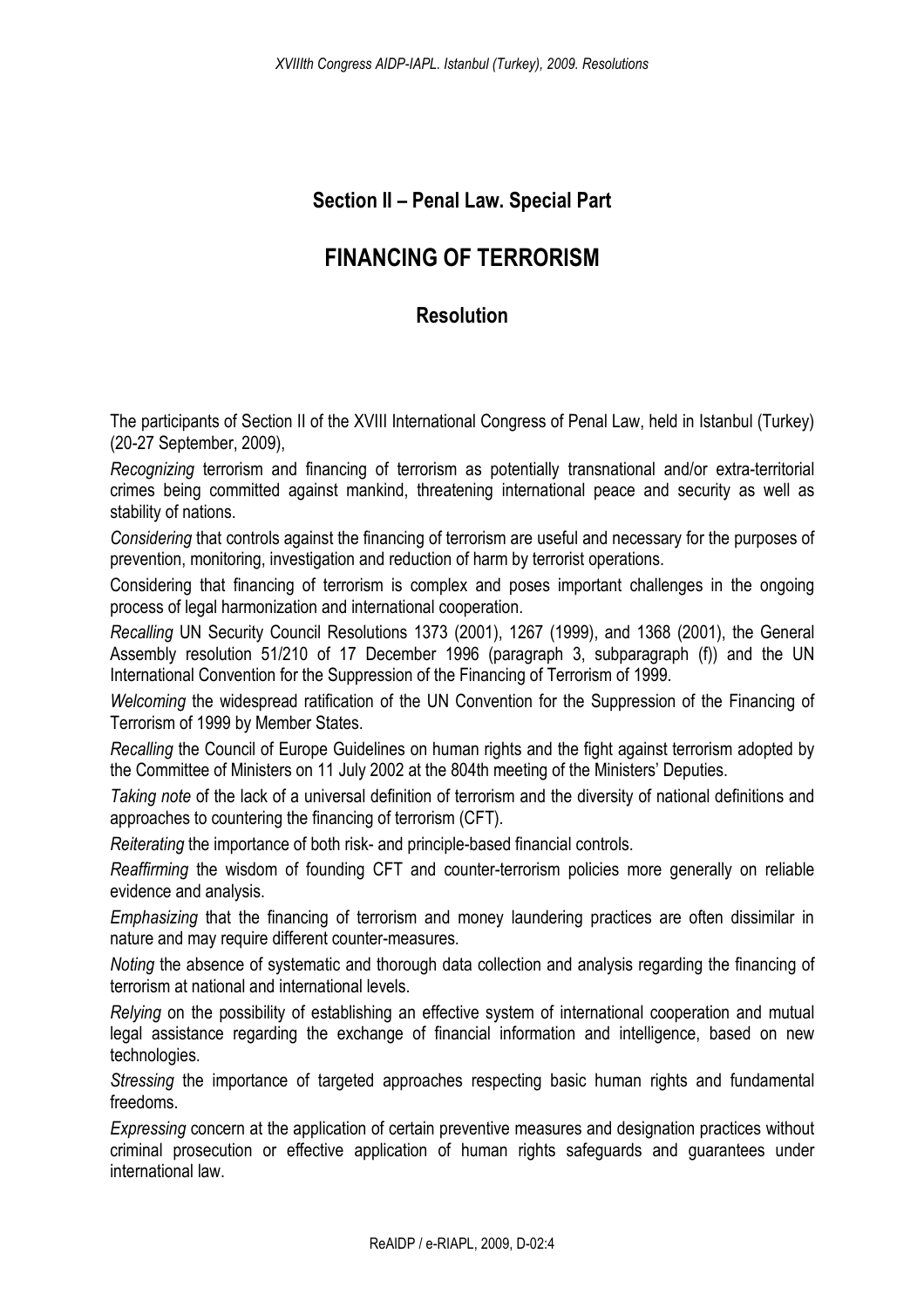# *Adopt* **the following Resolution:**

# **The need for a fair and effective system of targeting the financing of terrorism**

1. The establishment of a fair and effective system of countering the financing of terrorism (CFT) that is regionally and globally harmonized and established in an interdisciplinary manner is essential in order to fight terrorism. Reducing the possible harm of terrorist operations and attacks, a fair and effective system of control of terrorist finance can equally serve to monitor militant activities so that preventive actions can be taken. It also enables the reconstruction of events and the detection of coconspirators who can then be pursued; and moreover, the public announcement that financial activities are under scrutiny forces extremist groups to make frequent tactical changes and communications, which generates valuable opportunities for intelligence gathering.

### **Empirical Aspects**

2. In the last decade, and particularly after September 11, CFT measures have grown in number, scope and geographic application due to UN, FATF, EU and other initiatives, including many undertaken at national levels. Lists of designated suspected terrorists have been created and circulated; assets of those named in such lists have been frozen, including those of non-profit organizations. Laws have been introduced regarding the financing of terrorism and material support for terrorism.

3. Nevertheless, after 7 years of applying CTF measures, the system and its cost-effectiveness should be thoroughly evaluated and its priorities should be adjusted accordingly.

4. Empirical studies on the dimensions and the ways and means of financing of terrorism should be encouraged in order to obtain a realistic overview of the actual situation worldwide. Production of empirical data is a fundamental precondition for policy evaluation in the CFT sector. Its analysis and public availability should be recognized as one of the major sources of legitimizing CFT measures thereby preventing violent radicalization leading to terrorism. As far as possible a solid knowledge base should be developed, supported and shared.

#### **Legal definitions**

5. The UN has defined financing of terrorism as followis:*" Any person commits an offence within the meaning of this Convention if that person by any means, directly or indirectly, unlawfully and wilfully, provides or collects funds with the intention that they should be used or in the knowledge that they are to be used, in full or in part, in order to carry out:*

*(a) An act which constitutes an offence within the scope of and as defined in one of the treaties listed in the annex; or* 

*(b) Any other act intended to cause death or serious bodily injury to a civilian, or to any other person not taking an active part in the hostilities in a situation of armed conflict, when the purpose of such act, by its nature or context, is to intimidate a population, or to compel a government or an international organization to do or to abstain from doing any act."*

This definition will serve as a basis in the process of harmonization of national provisions.

6. From this definition a comparative study must be undertaken into national definitions of financing of terrorism in order to identify problems and gaps in the implementation of international commitments.

7. In this framework States must ensure that criminalization of financing of terrorism must be a distinct offence while respecting fundamental principles of criminal law.

8. Financing of terrorism should be adequately criminalized, irrespective of the commission of an actual terrorist act, and incrimination should not be dependent solely on participation in or assistance to a terrorist group.

9. Responsibility of a legal entity shall be provided when financing of terrorism is committed within the scope of its activities by its agent and on its behalf.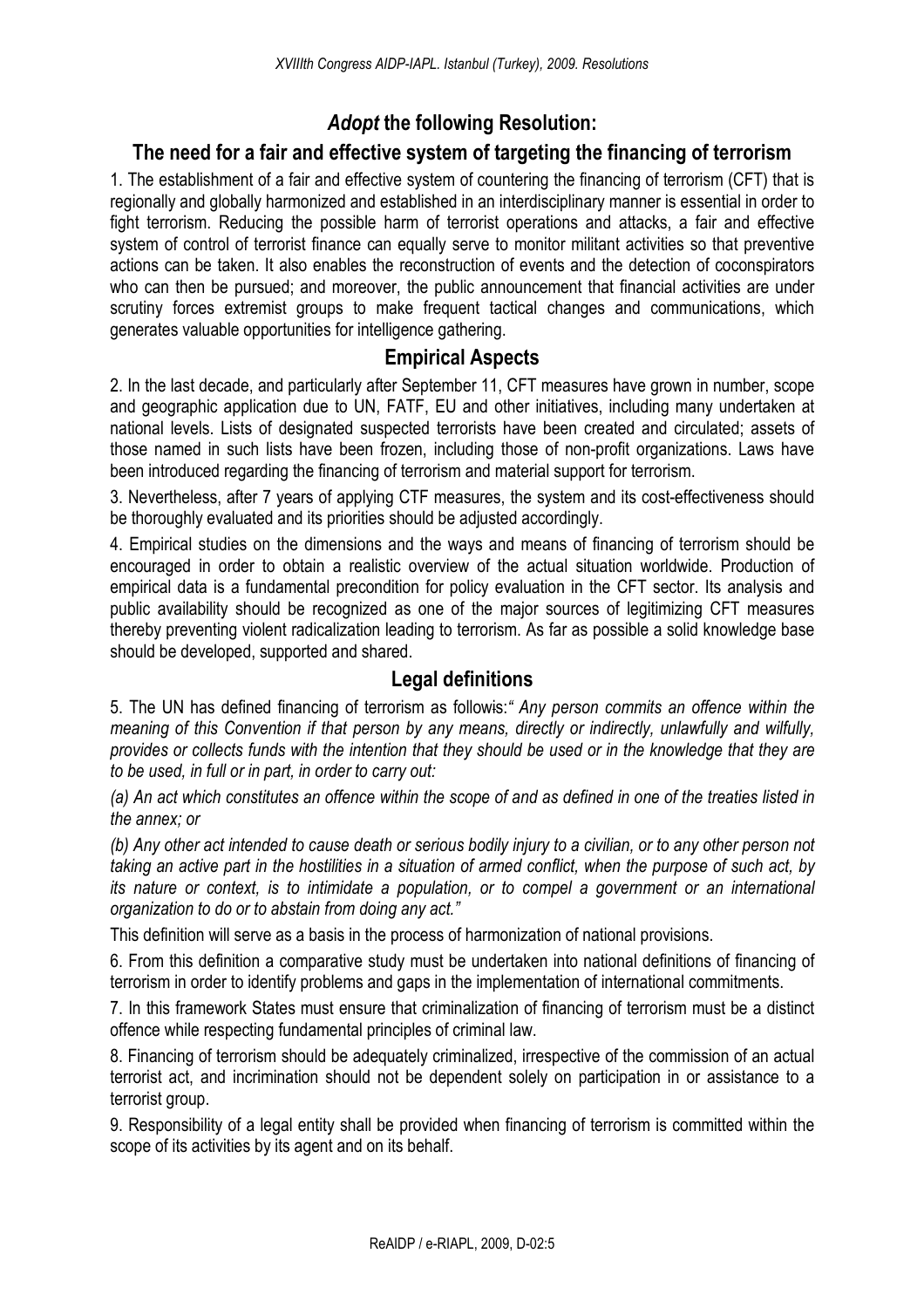# **Evidence-based approaches and risk management**

10. The available judicial data and facts suggest that approaches based on the search for evidence and risk management should be adopted. Taking into consideration the existing resources and vulnerabilities, such approaches permit the development of a national strategy against the concrete threats of terrorism financing.

11. On the basis of such legal and factual information, studies and analyses, improved evidence-based, targeted and risk-based approaches should be pursued, taking into account existing resources.

12. The similarities and differences between financing of terrorism and money laundering activities need to be clearly identified. More specifically, attention should focus inter alia on the following issues that may require more specific or diverse legal and regulatory frameworks:

a) States should explore and develop an approach against financing of terrorism that takes advantage of commercial transactions based on transparent and comparative import-export statistics.

b) Informal fund and value transfer systems (hawala, hundi, fei 'chien, etc.) should be better understood and regulated in pragmatic ways that address the crime risks they represent and preserve the legitimate functions they perform.

c) The role of organisations with social and charitable activities as to the financing of terrorism should be analysed in the context of a comprehensive evaluation of national, economic and social conditions, aiming at a balanced and consistent approach.

d) Given identified vulnerabilities in the commercial sector, trade-based financing of terrorism should be examined and trade transparency should be enhanced to supplement existing financial regulations.

e) Analyses should provide either concrete guidelines on what constitutes possible suspicious terrorist financial transactions or re-define the extent to which financial controls enable private sector or regulatory bodies to identify such transactions.

13. Guidance for the private sector (in particular financial institutions, lawyers, accountants, auditors, etc.) needs to be further developed with the aims to harmonise divergent regional and national practices and to strengthen accountability.

# **Designations and Asset-Related Measures**

14 (a). The processes of designating suspected individuals and organisations for the purpose of identifying, freezing and seizing assets intended to be used for terrorist activities or under the control of terrorist groups needs a thorough and comprehensive revision. In some instances, the process of removal is unclear, while no judicial or other legal process addresses the status of a suspect on such list – that is, there is frequently no criminal or other charge, no court proceeding and, in essence, no means for the determination of guilt or innocence of named suspects. On the other hand, the effects of executive decisions made on the basis of not fully known or transparent criteria and evidence are devastating for those affected.

(b). In this context, the procedural rights of targeted individuals and organisations subjected to "listing" and "delisting" proceedings must be guaranteed according to due process and fair trial requirements and subject to timely and effective judicial review.

15 (a). Judicial and administrative procedures for freezing and seizing assets of individuals and groups are to be properly coordinated with a clear determination of the prerogatives of the competent authority.

(b). During such procedures the rights of the natural and legal persons concerned to legal consultation and representation and to adequate information on charges and evidentiary material shall be safeguarded without delay.

16. In the financial sector, the use of multiple (national and international, mandatory and private) lists of persons suspected of supporting terrorism is a complex and ineffective procedure for the identification of sanctioned and high-risk customers. This process must be properly rationalized.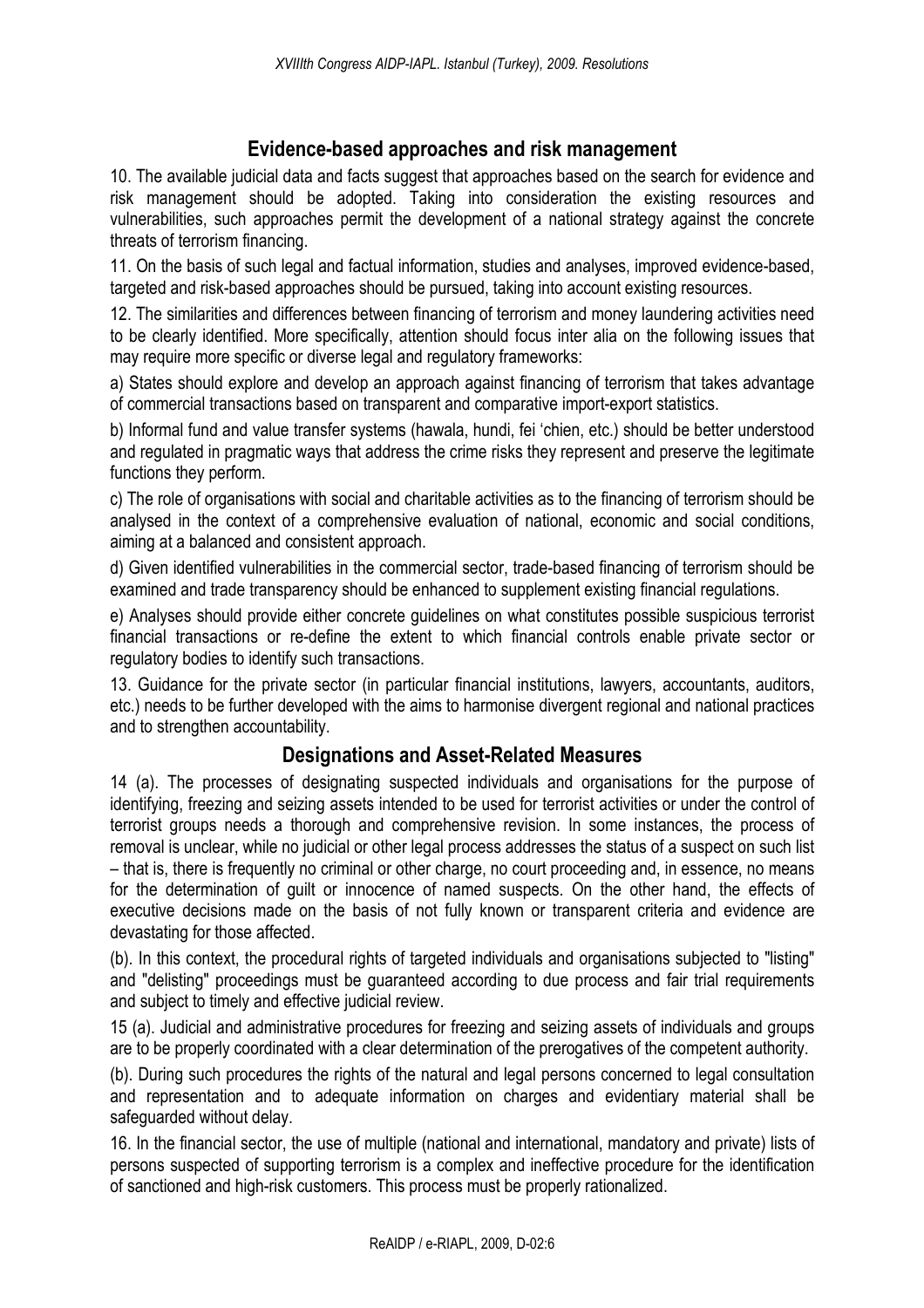## **International cooperation**

17. Judicial cooperation (civil, administrative and penal) as well as administrative cooperation (police, intelligence services and FIU) are vital to the effectiveness of actions against the financing of terrorism. It is necessary to strengthen States' common actions, taking into account agreements, guidelines, and best practices, in order to establish a culture of mutual interaction and the resolution of current legal and political differences in the treatment of common cases.

## **Respect for Human Rights and procedural guarantees**

18. In the context of implementing the provisions of this resolution as well as the creation of designation lists, freezing and seizing orders and databases, we reiterate the necessity of respecting public liberties (individual and collective), fundamental principles of criminal procedure, and protection of human rights.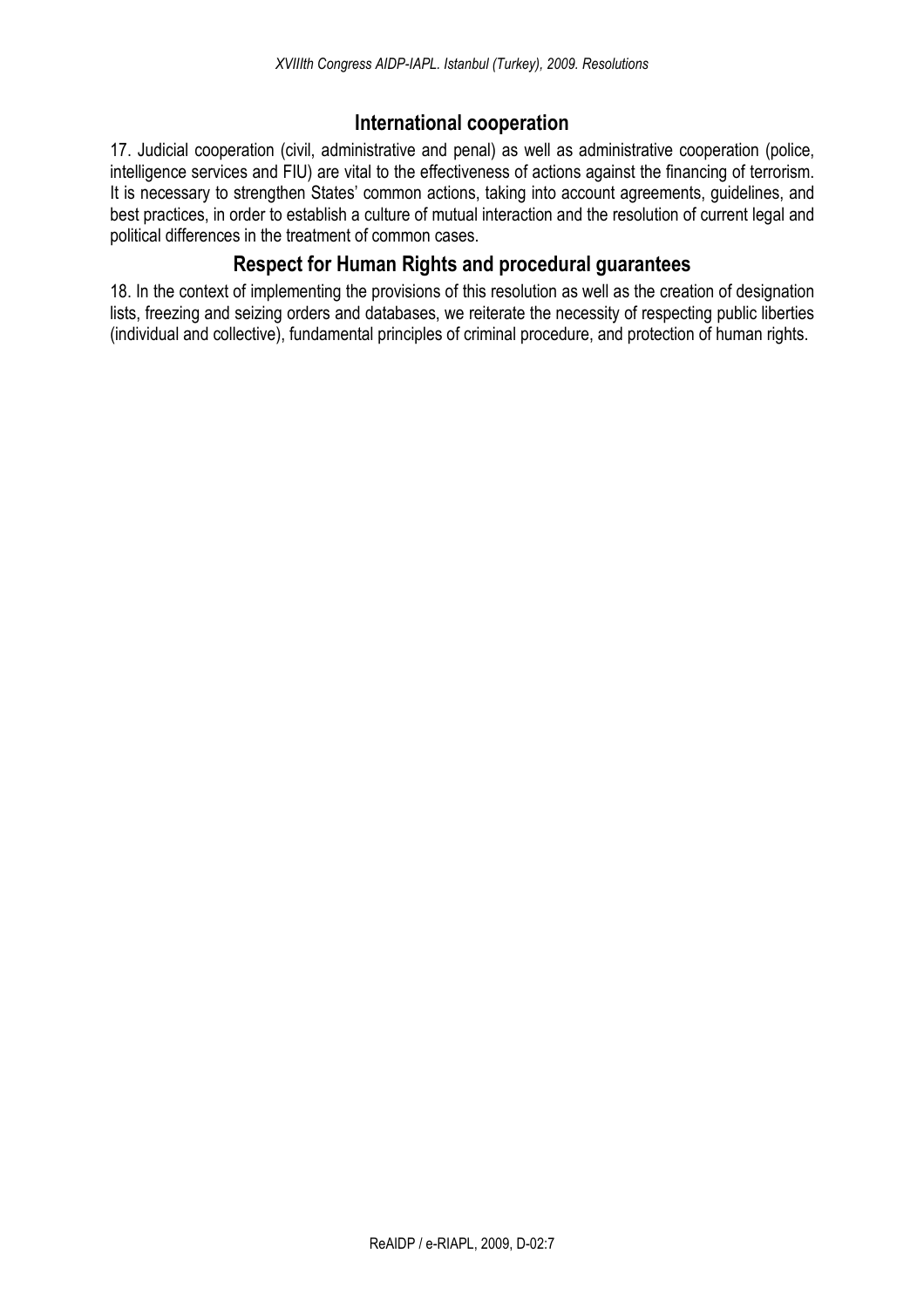### **Section III – Penal Procedure**

# **SPECIAL PROCEDURAL MEASURES AND PROTECTION OF HUMAN RIGHTS**

### **Resolution**

#### **Preamble**

The participants at the XVIIIth International Congress of Penal Law (Istanbul, Turkey, 20-27<sup>th</sup> September 2009)

*Noticing* in the national reports and in the general report that the paradigms of the "fight" against organized crime and terrorism and the seriousness of related crimes

- have led to extensive changes in the criminal justice system and criminal procedure as a result of governing through combating crime and enhancing security;

- have introduced special procedural measures, profoundly affecting the objectives, nature and instruments of the criminal justice system and the applicability of human rights standards;

- have extended the reactive system of punishment for crimes and resocialisation of offenders with a proactive system of prevention of crime and protection of public order and security;

- have produced an intelligence-led law enforcement approach, by which intelligence authorities play an increasing role in the field of law enforcement;

- have produced a digital-led law enforcement approach, by which search and surveillance powers have become very intrusive;

- that substantive changes have been introduced in the criminal procedure systems and practices of the states since 1999.

#### *Endeavouring*

- to elaborate rules of criminal procedure in line with modern, technological society and globalized society and in line with the basic principles of the rule of law and fair justice;

- to raise standards in the area of combating organized crime and terrorism, by which law enforcement, security and human rights are not mutually exclusive.

*Taking into account that* the AIDP has already addressed several questions in previous Congresses, particularly

- the XIIth International Congress of Penal Law (Hamburg, 1979), protection of human rights in criminal proceedings,

- the XIVth International Congress of Penal Law (Vienna, 1989), relations between the organization and administration of justice and criminal procedure,

- the XVth International Congress of Penal Law (Rio de Janeiro, 1994), reform movements in criminal procedure and the protection of human rights,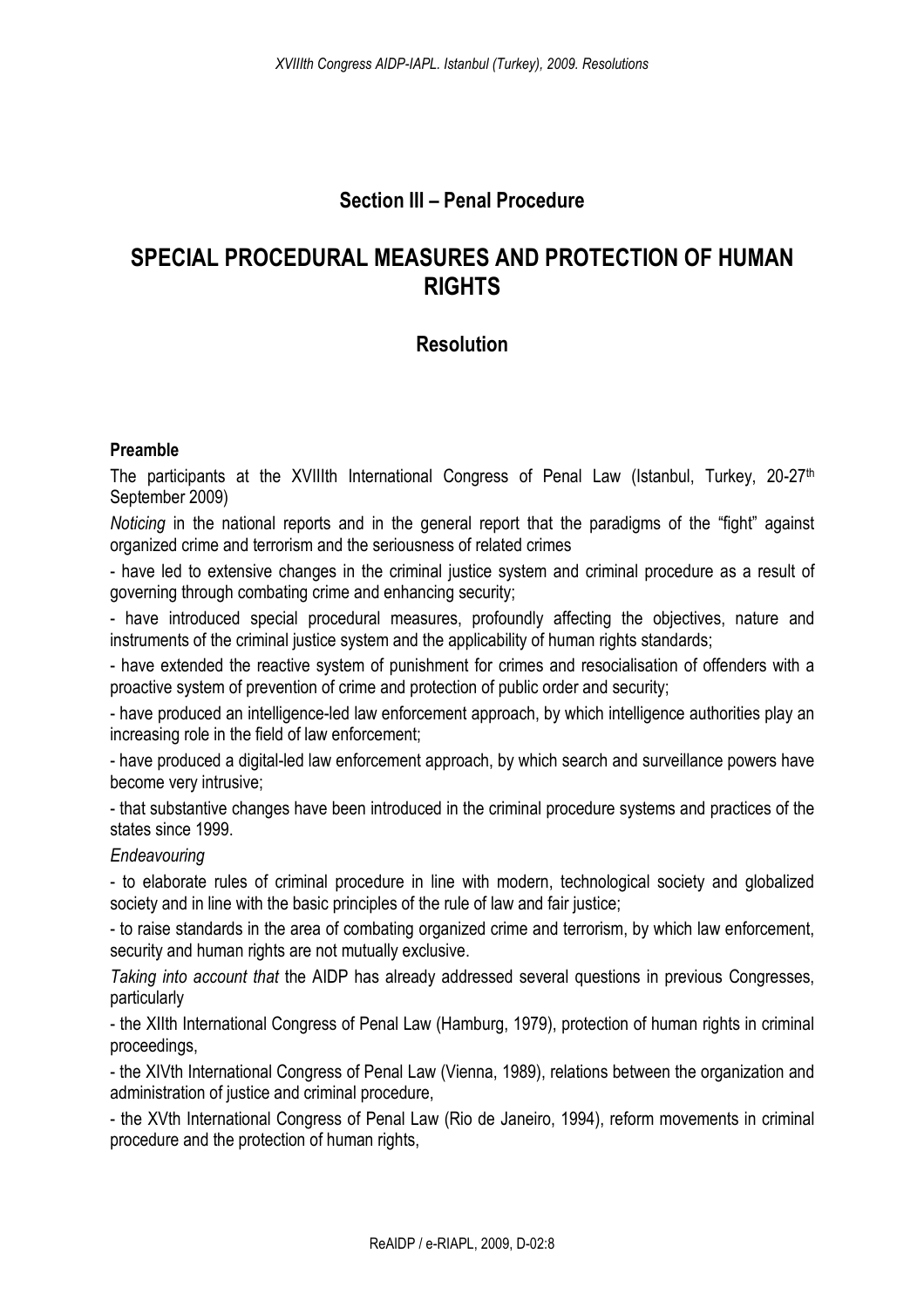- the XVIth International Congress of Penal Law (Budapest, 1999), the criminal justice systems facing the challenge of organized crime.

Have adopted during the XVIIIth International Congress of Penal Law the following Resolution:

#### **Criminal procedure, special measures and human rights standards**

1. States should respect international and regional human rights, and, where applicable, international humanitarian law and may never act in breach of peremptory norms of international law (*jus cogens),*  even when using special procedural measures in investigating and prosecuting organised crime and terrorism.

2. States are urged to accept the jurisdiction of international and regional human rights courts. International human rights norms and standards that have a binding effect should be considered as equal to constitutional norms and standards. These norms should be respected *ex officio* and be enforceable as individual rights in court.

3. The punitive reaction to organised crime and terrorism is fundamentally a matter for criminal justice systems and should not be replaced by administrative measures. These should never replace the ordinary course of the criminal justice system.

4. Special procedural measures in a public emergency (state of emergency and use of emergency powers for national security reasons) should be prescribed by law and decided by Parliament and submitted to judicial review by an independent, impartial and regularly constituted court (hereinafter court\*).

5. Moreover, any departure from ordinary principles of criminal procedure or derogable international human rights standards should be in conformity with the principle of proportionality. In a public emergency the rule of law prevails.

6. Whatever the acts of persons suspected, prosecuted or convicted of organised crime or terrorism, non-derogable rights<sup>1</sup> such as the right to life, the prohibition against torture or inhuman or degrading treatment or punishment, and the right to recognition as a person before the law and to equality under the law, should under no circumstances be abrogated.

7. No state shall curtail the individual right to essential judicial guarantees for the protection of nonderogable rights. Protection against arrest and detention and the right to a fair and public hearing in the determination of a criminal charge may be subject to reasonable legal limitations. Rights fundamental to human dignity may not be abrogated, even under a public emergency.

8. Courts\* shall have and maintain jurisdiction over all trials of civilians as well as in times of public emergency; initiation of any such proceedings before or their transfer to a military court or to non-judicial bodies shall be prohibited.

Specialised extraordinary courts in the judiciary should be prohibited.

 $\overline{a}$ 

*Minority opinion*: specialised extraordinary courts in the judiciary should be independent and impartial and apply rules of procedure that respect the right of defence, including the right to a public hearing.

#### **Proactive investigative powers and criminal procedure**

9. The objective of proactive investigations is to reveal the organizational aspects of organized crime and terrorism in order to prevent their preparation or commission and to enable the establishment of reasonable grounds for the initiation of a criminal investigation against the organization and/or its members.

10. In most cases, the provisions of ordinary criminal procedure provide sufficient means to react firmly against organized crime and terrorism but, exceptionally, it may be necessary to provide for the use of proactive investigations by intelligence agencies, police or judicial authorities. As such investigations,

<sup>1</sup> See John A.E. Vervaele, "Special procedural measures and the protection of human rights - General Report", 2009 *Utrecht Law Review* , 5, no. 2, pp. 67-68.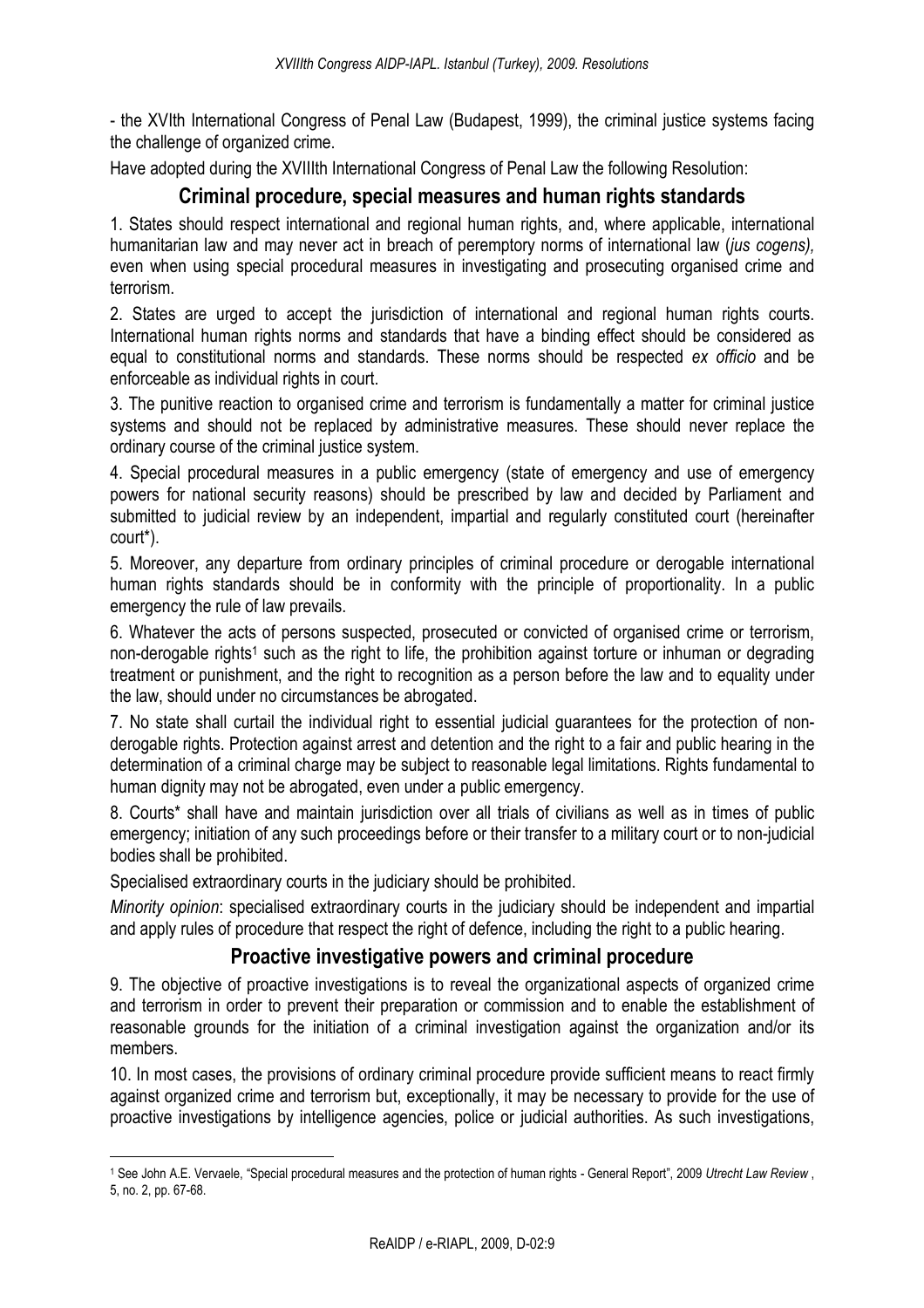including electronic search and surveillance powers, interfere with the right to privacy and to public anonymity, and considering their intrusive character and impact on fundamental rights, they should only be permissible subject to the following conditions:

- They should be precisely defined in the law and compatible with the rule of law and human rights standards;

- They should not be used except in the absence of less-restrictive legal means;

- They may only be used for combating organized crime and terrorism and must be proportionate to the aim pursued;

- They should not be carried out without a court\* authorization, which should be obtained in principle in advance and must be based on a reasonable belief that the measure is necessary in order to prevent the commission of organized crime and terrorism;

- They should be applied under the strict supervision of an independent and impartial judicial authority, responsible for the scrutiny and control of the use of the intrusive powers;

- They should respect legal privilege.

#### **Pre-trial investigative powers and special investigation techniques**

11. The conditions laid down in point 10 should also apply to special pre-trial investigation techniques. The court<sup>\*</sup> must base its authorization on a reasonable suspicion or on sufficient reasons to believe that an organized crime or terrorism offence has been committed. This presupposes the existence of facts or factual information that would satisfy an objective observer that the person concerned may have committed the offence.

12. The use of torture or of cruel, inhuman or degrading treatment or punishment, as defined in the United Nations Convention against torture and other cruel, inhuman and degrading treatment or punishment, is absolutely prohibited, in all circumstances, including in a public emergency. Interrogation should comply with the rule of law and international human rights standards.

13. Secret detention centres shall be prohibited under international and domestic law. States and organisations that have secret detention centres should be subject to sanctions.

14. The collection of digital information for law enforcement purposes should be regulated by criminal procedure. In the case of privacy-related information, a court<sup>\*</sup> warrant is required. The threshold for compelling data from service providers should be higher than the "relevant for the investigation" standard. For prospective transaction surveillance and the use of filter devices a high threshold should be required, including a court<sup>\*</sup> warrant for content information.

#### **Fair proceedings and procedural safeguards**

15. The notion of a fair trial pertains not only to the trial proceedings before the court\*, but to the procedure as a whole. Also, when applying special investigation techniques the presumption of innocence and the right to remain silent must be respected. Defence rights are intrinsically part of a fair trial and equality of arms.

16. In order to avoid unreasonable or arbitrary use of proactive investigation and special investigation techniques, the State should duly notify every person against whom the measures were conducted and provide for judicial remedies before a court\*.

17. In every case of police arrest or detention the remedy of habeas corpus and the presence of a lawyer and interpreter must be available. Pre-trial detention may not be based on illegal anonymous testimony or on evidence obtained by the abuse of special investigation techniques. The arrested person must be brought promptly before the court\*. The burden lies on the State to provide justification for arrest or detention, also for organised crime and terrorism offences. No person shall be detained for an indefinite or unreasonably long period of time.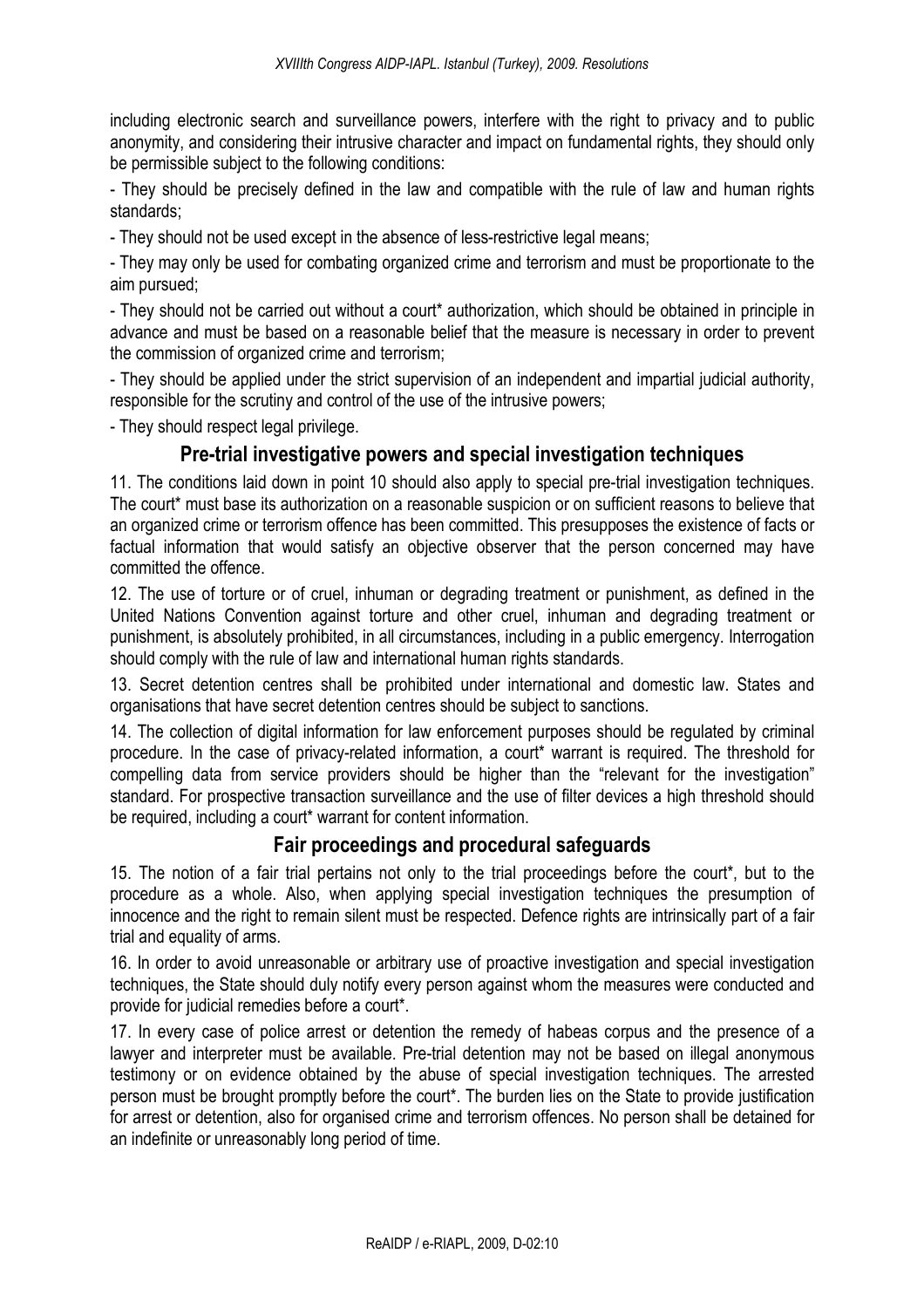## **Evidence, disclosure and fair proceedings**

18. Recourse to anonymous witnesses and classified evidence should be exceptional. Recourse to anonymous witnesses and classified evidence is only legal when the conditions set forth in the first three subparagraphs of point 10 are met. In addition:

- Testimony by anonymous witnesses can only be justified by prior authorization of a court\*, in case of a serious, clear and imminent threat to life or on a reasonable belief that the measure is necessary in order to protect the legitimate aims of vulnerable victims or of national security; anonymous evidence from law-enforcement officers or intelligence officers should be very strictly justified;

- The court\* has to provide sufficient grounds for the refusal to disclose and to justify that this is a proportionate limit on the accused's right to disclosure that is necessary to protect legitimate aims and that the refusal to disclose can be counterbalanced in the procedure by compensatory measures in order to safeguard fair proceedings;

- The defence can directly test, at the pre-trial or trial stage, the reliability of the evidence and the credibility of a witness;

- If a fair trial is not possible because the defendant has not received sufficient disclosure, the proceedings must be terminated;

- Any conviction may not be based solely or to a decisive extent on anonymous testimony.

*Minority opinion*: Recourse to anonymous witnesses and classified evidence should be prohibited.

19. Conviction may not be based on illegal anonymous testimony or on evidence obtained by the abuse of special investigation techniques.

*Minority opinion*: Conviction may not be based solely and to a decisive extent on evidence obtained by the use of special investigation techniques.

20. Pre-trial judges *and*/*or* trial judges should have full access to all evidence for the determination of the legality and probative value of the evidence. Equality of arms includes the same access for both parties to the documents and files and the same opportunity to summon and examine witnesses.

21. States shall ensure that statements, evidence or other information obtained, directly or indirectly, by torture, cruel, inhuman or degrading treatment or punishment cannot be used in any judicial, administrative or other proceedings, other than for the purpose of establishing the occurrence of such act. Evidence obtained directly or indirectly by means that constitute a violation of other human rights or domestic legal provisions that jeopardize equality of arms and the fairness of the trial shall be inadmissible.

22. If criminal intelligence is used as steering information and as triggering information, it must be under the authority of the judicial authorities to open a judicial investigation. Criminal intelligence can only be used as grounds for coercive measures if the information has been obtained under a court\* warrant or if the use of the information is authorized in advance by a court\*.

Criminal intelligence cannot be used as evidence in criminal proceedings.

*Minority opinion*: Criminal intelligence cannot be used as evidence in criminal proceedings, unless the following conditions are met:

- The pre-trial court\* and/or the trial court\* can fully assess the reliability of the evidence, the credibility of the witness, and the probative value of the evidence and decide whether the witness must testify in court\* and whether or not he/she should be interrogated while remaining anonymous;

- The defence can directly test, at the pre-trial or trial stage, the reliability of the evidence and the credibility of the witness;

- The defence can rely on that type of evidence under the same conditions;

- Any conviction may not be based solely or to a decisive extent on criminal intelligence as substantive evidence.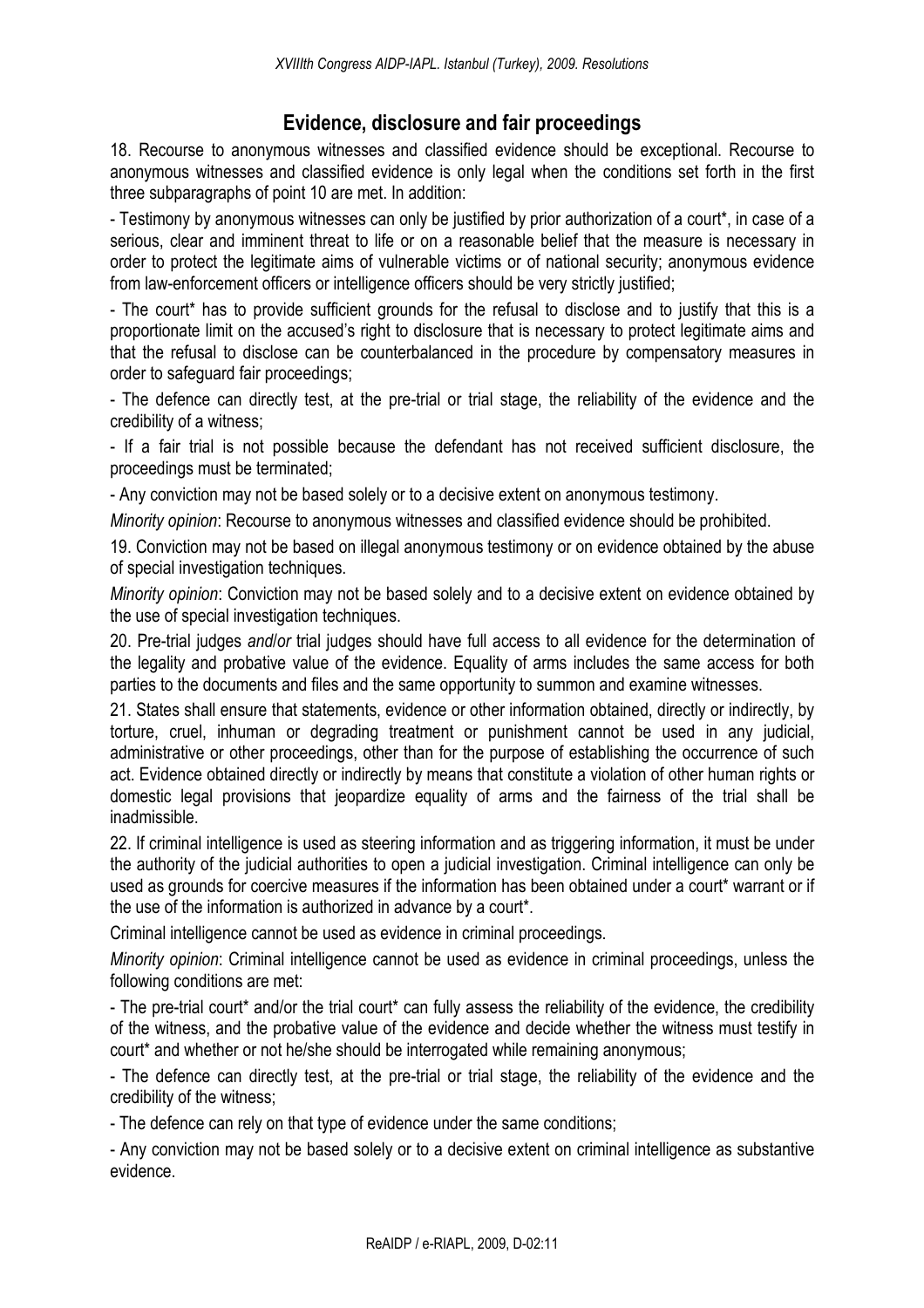23. Individuals who are suspected of being members of a criminal organization and who decide to cooperate with the judicial authorities may benefit only from a reduced sentence where this cooperation complies with the principles of legality, subsidiarity and proportionality. In addition, no conviction may be based solely or to a decisive extent on a crown witness's (*pentiti, supergrass*) statement as substantive evidence.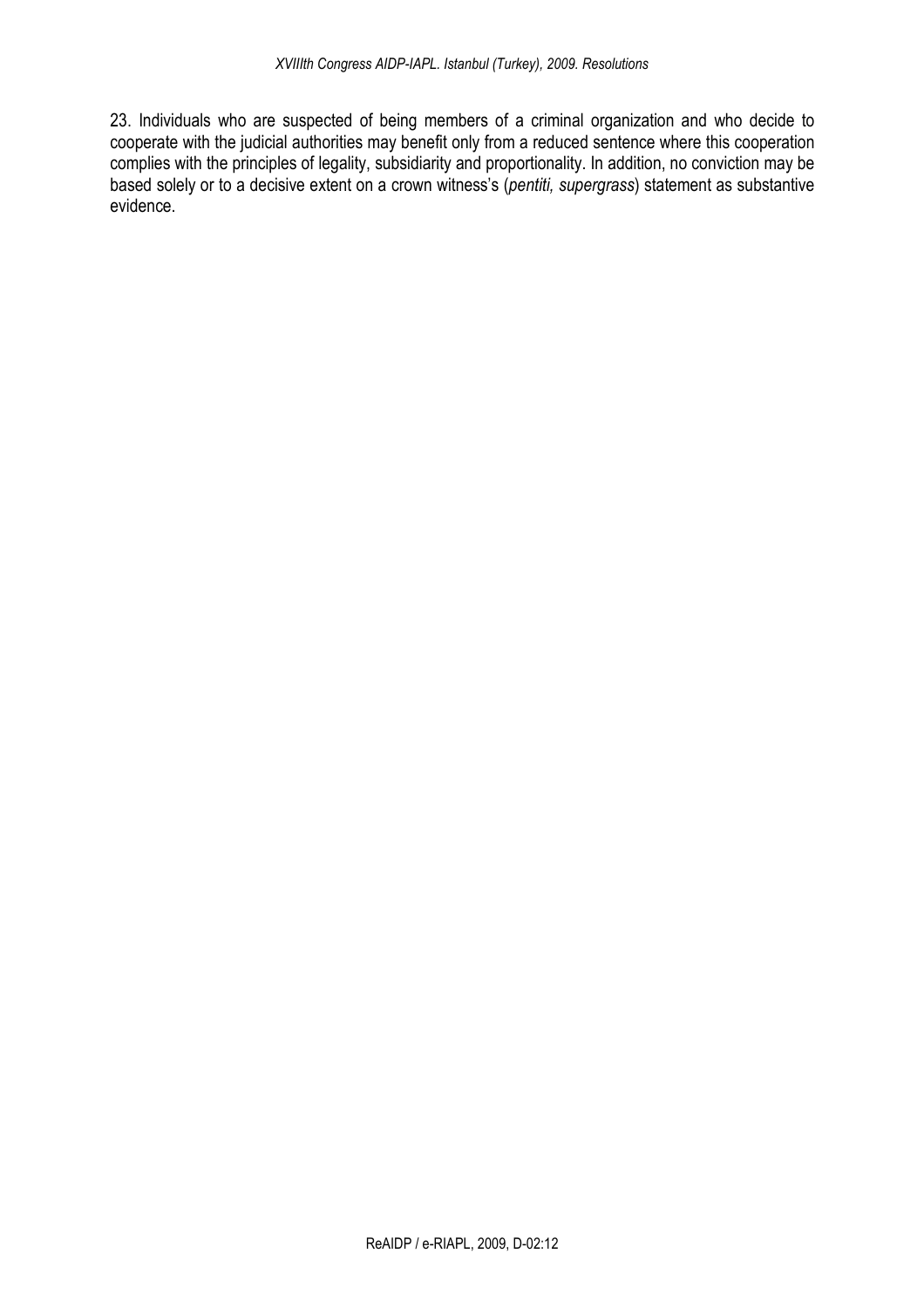# **Section IV – International Criminal Law**

# **UNIVERSAL JURISDICTION**

# **Resolution**

The participants in the XVIII<sup>th</sup> International Congress of Penal Law (Istanbul, Turkey, 20-27<sup>th</sup> September 2009),

*Recalling* Paragraph 4 of the Preamble of the Statute of the International Criminal Court "that the most serious crimes of concern to the international community as a whole must not go unpunished and that their effective prosecution must be ensured by taking measures at the national level and by enhancing international cooperation",

*Considering* that universal jurisdiction should be one of the most effective instruments to prevent and punish the most serious crimes of concern to the international community as a whole, and particularly those defined in the Statute of the International Criminal Court, by increasing the likelihood of prosecution and punishment of its perpetrators,

*Keeping in mind* that the exercise of universal jurisdiction by states remains necessary in order to prevent impunity for international crimes as mentioned above, notwithstanding the establishment of the International Criminal Court,

*Mindful* that universal jurisdiction is one of the most debated topics of criminal law,

*Recalling* the previous AIDP resolutions on this topic, in particular, those adopted by

- the Third International Congress of Penal Law (Palermo, 3-8 April 1933), addressing the topic "*For what offences is it proper to admit universal competency?*", which stated that "there are offences which are harmful to the interests common to all states" and discerned a tendency towards a universal repression of certain serious offences that endanger the common interests of the states in their international relations,

- the XIII<sup>th</sup> International Congress of Penal Law (Cairo, 1-7 October 1984), inviting States to adopt the principle of universality in their national law for the most serious offences in order to ensure that such offences do not go unpunished,

- the XVIIth International Congress of Penal Law (Beijing, 12-19 September 2004) regarding *Concurrent national and international criminal jurisdiction and the principle of* 'ne bis in idem',

Have adopted the following resolutions:

# **I. Rationale and scope of universal jurisdiction**

1. Universal jurisdiction forms a basis for jurisdiction over crimes committed abroad that are not covered by any other jurisdictional principle.

2. With the aim of ensuring the protection of the fundamental interests of the international community as a whole and preventing impunity, states should establish universal jurisdiction to investigate, prosecute and punish the most serious crimes of concern to the international community as a whole and particularly those defined in the Statute of the International Criminal Court.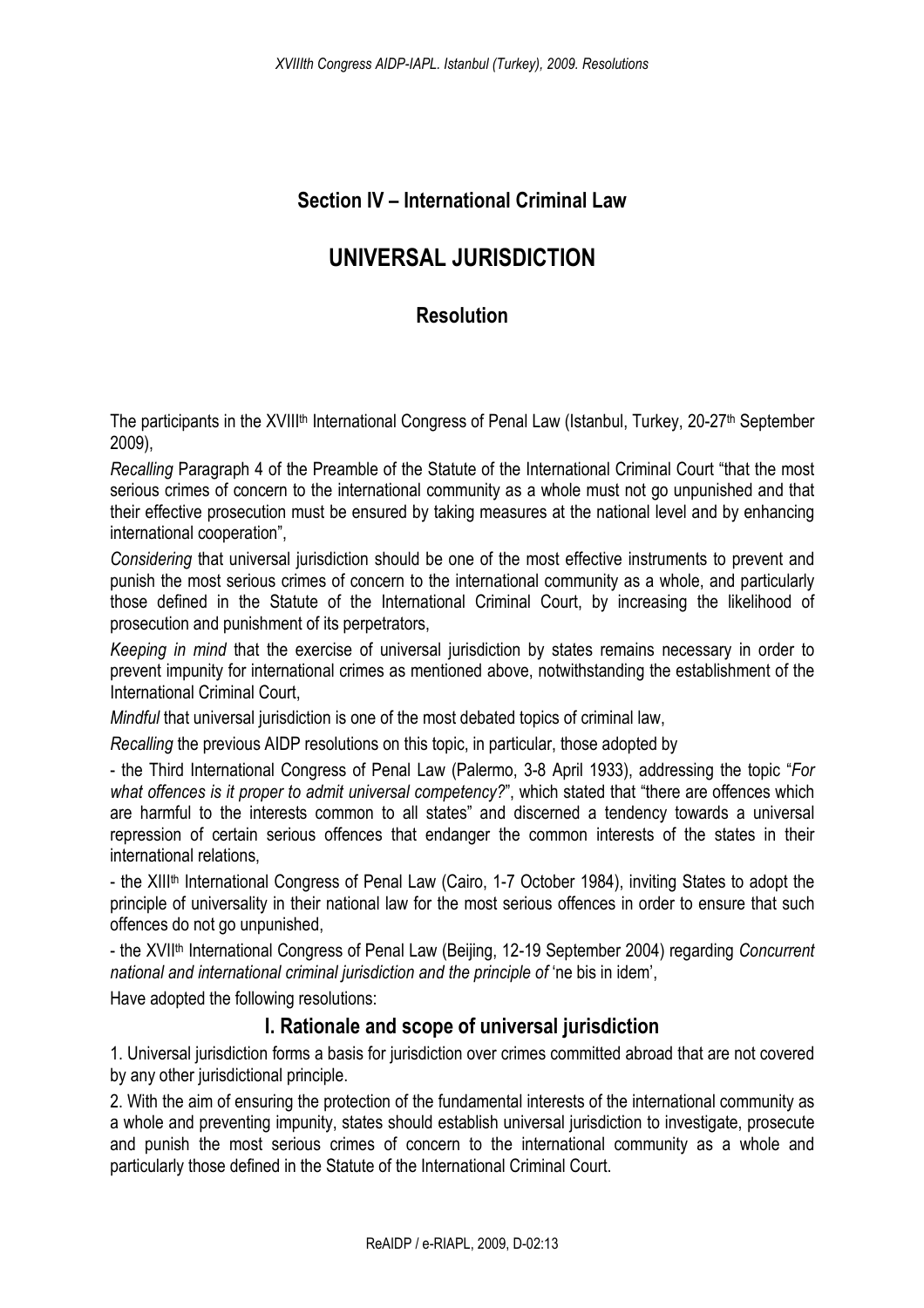3. Universal jurisdiction should not be established for crimes other than those serious crimes referred to in subsection 2.

4. Future international legal instruments concerning the most serious crimes of concern to the international community should confirm the applicability of universal jurisdiction.

# **II. General requirements for the exercise of universal jurisdiction**

1. Universal jurisdiction should be exercised with self-restraint.

2. In the exercise of universal jurisdiction a distinction should be made between the different stages of proceedings. In all stages of the proceedings the standards of human rights must be complied with.

3. Investigation is admissible *in absentia*; states can initiate criminal proceedings, conduct an investigation, preserve evidence, issue an indictment, or request extradition.

4. The presence of the defendant should always be required for the main proceedings. Therefore, trials *in absentia* shall not be conducted in cases of universal jurisdiction.

# **III. Universal jurisdiction and conflicts of jurisdiction**

1. The international community should establish mechanisms in order to determine the most appropriate and effective jurisdiction in cases of conflicts of multiple jurisdictions.

2. In cases of conflicts of jurisdiction amongst states seeking to exercise universal jurisdiction, in accord with the Resolutions of the XVII<sup>th</sup> International Congress of Penal Law, the most appropriate state should be determined with a preference to either the custodial state or the state where most of the evidence can be found, taking into account criteria such as the ability of each state to ensure a fair trial and to guarantee the maximum respect for human rights and the potential (un)willingness or (in)ability of such states to conduct the proceedings.

3. In conformity with the *ne bis in idem* principle, a state wishing to exercise universal jurisdiction shall respect final decisions rendered by the domestic court of another State (or international court) regarding the same acts, unless the underlying proceedings were not conducted independently, impartially, or in accordance with the norms of due process recognized by international law.

# **IV. Exercise of universal jurisdiction**

1. States must establish regulations in order to ensure that universal jurisdiction is not used for vexatious purposes and to prevent potential abuses of legal processes and human rights violations.

2. National criminal proceedings shall ensure the equality of arms, be equitable, guarantee fair, impartial and independent proceedings within a reasonable time, and respect fundamental human rights.

# **V. Limitations to the exercise of universal jurisdiction**

1. Amnesties, pardons, and statutes of limitations should be respected if in accord with international law.

2. Procedural immunities as recognized by international law should be respected by state authorities.

# **VI. International cooperation in criminal matters**

1. States are called upon to enhance international cooperation in cases of universal jurisdiction. Such cooperation must not infringe upon fundamental procedural guarantees and human rights.

2. Preconditions for the issuance of an international arrest warrant or an extradition request, as determined by the national law of the prosecuting state, should, in particular, include an elevated degree of suspicion, a ground for arrest, and be proportional. The issuance of an international arrest warrant or an extradition request under universal jurisdiction must not be prejudicial to the presumption of innocence.

3. States are called upon to overcome legal obstacles to effective international cooperation, in particular, by proscribing the crimes covered in chapter I.2. even where they do not intend to exercise jurisdiction over them.